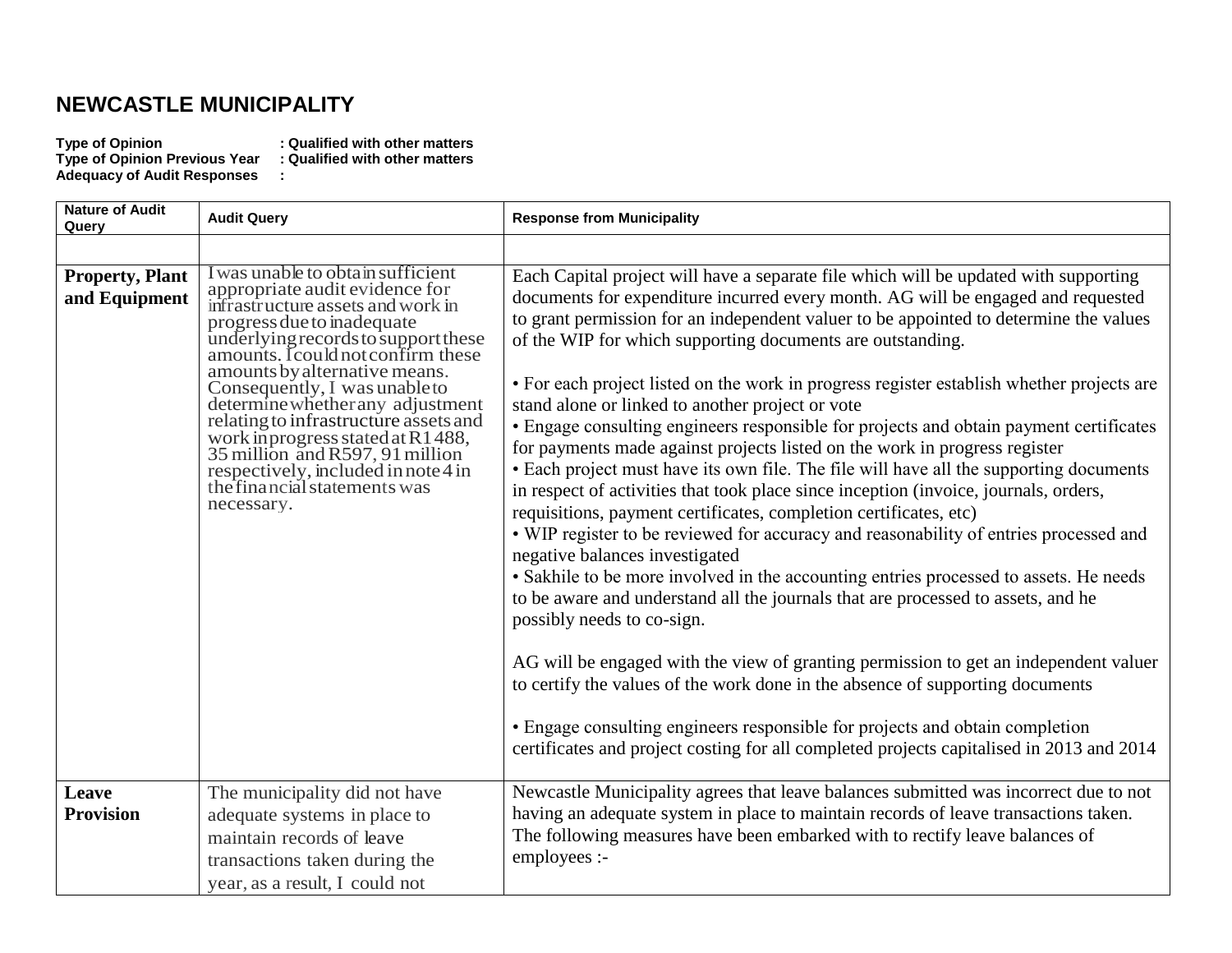| <b>Nature of Audit</b><br>Query                    | <b>Audit Query</b>                                                                                                                                                                                                                                                                           | <b>Response from Municipality</b>                                                                                                                                                                                                                                                                                                                                                                                                                                                                                                                                                                                                                                         |
|----------------------------------------------------|----------------------------------------------------------------------------------------------------------------------------------------------------------------------------------------------------------------------------------------------------------------------------------------------|---------------------------------------------------------------------------------------------------------------------------------------------------------------------------------------------------------------------------------------------------------------------------------------------------------------------------------------------------------------------------------------------------------------------------------------------------------------------------------------------------------------------------------------------------------------------------------------------------------------------------------------------------------------------------|
|                                                    | confirm the leave pay<br>provision amounting to R33,<br>06 million included in the<br>payables from exchange<br>transactions balance of R300,<br>60 million. Consequently, I<br>was unable to determine<br>whether any adjustment<br>relating to the leave pay<br>provision was necessary.   | Currently in the process of recalculating all employees leave balances as from<br>$\bullet$<br>2008.<br>Ensuring that leave transactions correspond with leave forms on personnel<br>files.<br>Internal Audit unit to conduct a "spot check" on accuracy of leave balances.<br>Leave balances will be submitted for importing purposes on the new Sage<br>system as procured by the municipality in order for leave to be updated<br>regularly and accurately.<br>Measures with regard to controlling processing of leave and proper record<br>$\bullet$<br>keeping be implemented.                                                                                       |
| <b>Restatement of</b><br>corresponding<br>figures  | As disclosed in note 43 to the<br>financial statements, the<br>corresponding figures for 30<br>June 2013 have been restated as<br>a result of an error discovered<br>during 2014 in the financial<br>statements of the Newcastle<br>municipality at, and for the year<br>ended 30 June 2013. | Monthly reconciliations are being performed from 01 January 2014 and reviewed<br>before the finalization of the Section 71 reports.<br>The general ledger accounts are assigned to each directorate and it is their<br>responsibility to ensure that the reconciliations are being performed and reviewed on a<br>monthly basis.<br>The accuracy and completeness of general journals must be reviewed, all journal<br>vouchers must be supported with detailed calculations signed by the preparer,<br>reviewer and capturer. Once the journals have been processed on the financial system<br>it must be verified by the preparer that it has been captured accurately. |
| <b>Material Losses</b><br>And<br><b>Impairment</b> | As disclosed in note 53 to the<br>financial statements, material losses<br>in electricity of 45,49 million<br>kilowatts amounting to R20,3<br>million were incurred as a result of<br>transmission losses and illegal<br>connections.                                                        |                                                                                                                                                                                                                                                                                                                                                                                                                                                                                                                                                                                                                                                                           |
| <b>Material Losses</b><br>And<br>Impairment        | As disclosed in note 12 to the<br>financial statements, the<br>municipality provided for<br>impairment of Value Added<br>Tax of approximately R25,6                                                                                                                                          | An amount of 9 million rand has been received after year end and we are hopeful to<br>receive another 6 million by March 2015.<br>Monthly reconciliations in respect of vat is being prepared and the recoverability of<br>refunds is being closely monitored.<br>The consultant who raised these refunds is directly liaising with SARS in respect of<br>the documentation required in order to receive the outstanding amounts.                                                                                                                                                                                                                                         |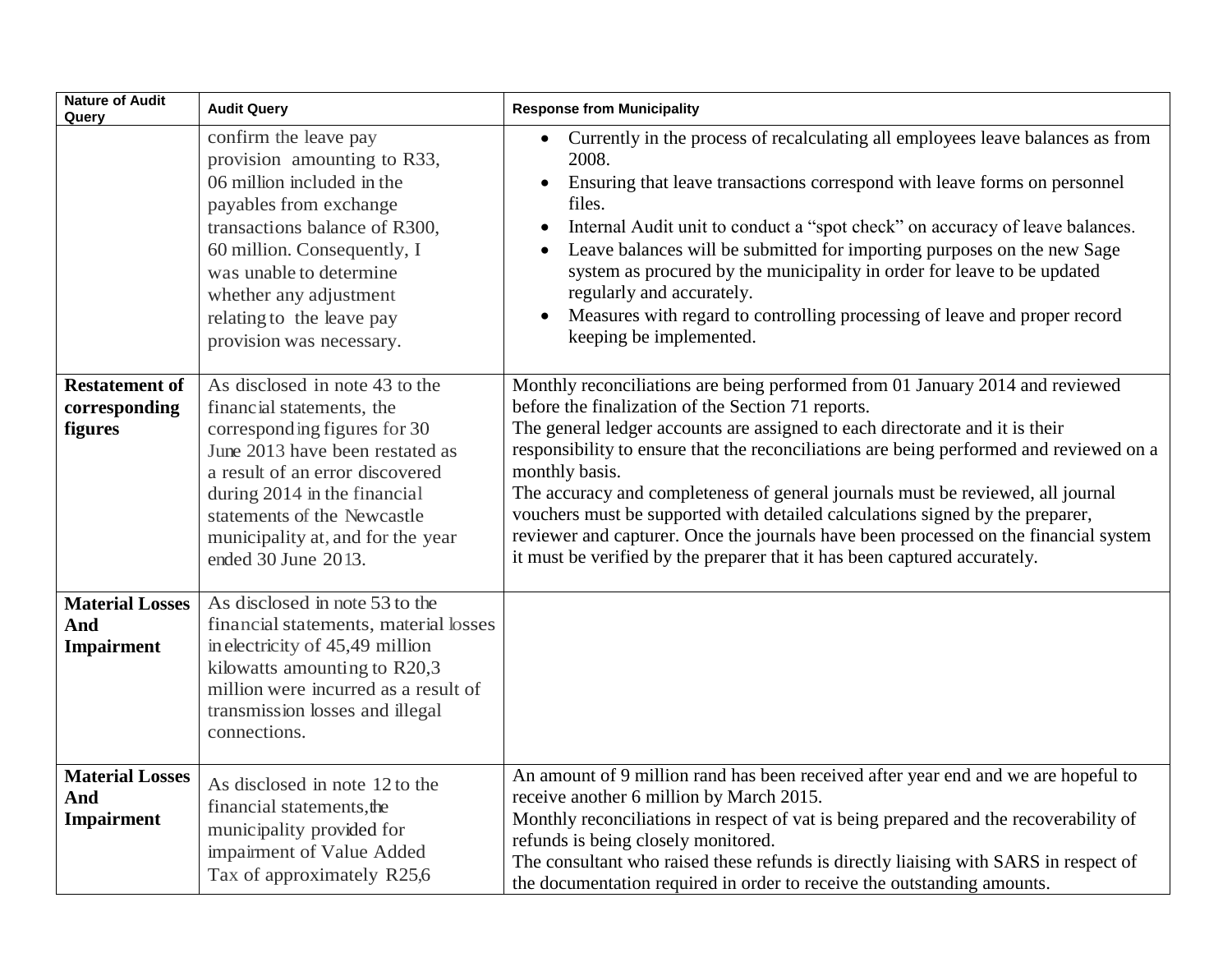| <b>Nature of Audit</b><br>Query                    | <b>Audit Query</b>                                                                                                                                                                                                                                                                                                           | <b>Response from Municipality</b>                                                                                                                                                                                                                                                                                                                                                                                                                                                                                                                                                                                                                                                                                                                                                                                                                                                                                                                                                                                                                                                                                                                                                                                                                                                                                                                                                                                     |
|----------------------------------------------------|------------------------------------------------------------------------------------------------------------------------------------------------------------------------------------------------------------------------------------------------------------------------------------------------------------------------------|-----------------------------------------------------------------------------------------------------------------------------------------------------------------------------------------------------------------------------------------------------------------------------------------------------------------------------------------------------------------------------------------------------------------------------------------------------------------------------------------------------------------------------------------------------------------------------------------------------------------------------------------------------------------------------------------------------------------------------------------------------------------------------------------------------------------------------------------------------------------------------------------------------------------------------------------------------------------------------------------------------------------------------------------------------------------------------------------------------------------------------------------------------------------------------------------------------------------------------------------------------------------------------------------------------------------------------------------------------------------------------------------------------------------------|
|                                                    | million as recoverability is<br>considered doubtful due to it<br>being disputed by the South<br>African Revenue Services.                                                                                                                                                                                                    |                                                                                                                                                                                                                                                                                                                                                                                                                                                                                                                                                                                                                                                                                                                                                                                                                                                                                                                                                                                                                                                                                                                                                                                                                                                                                                                                                                                                                       |
| <b>Material Losses</b><br>And<br><b>Impairment</b> | As disclosed in note 13 to the<br>financial statements, the<br>municipality provided for<br>impairment of consumer<br>debtors of approximately<br>R15,5 million, due to poor<br>collection practices.                                                                                                                        | We are currently in the process of establishing a credit control unit within the revenue<br>department. The closing date for these applications was 16 January 2015. The<br>applicants should be interviewed in February and the unit should be up and running in<br>March 2015. This unit will be responsible for collecting debt from $0 - 60$ days<br>thereafter it will be the responsibility of the service provider. The unit will be<br>responsible for:<br>Making telephone calls on a daily basis to customers who have arrear accounts<br>Making arrangements for payments<br>Indigents<br>Door to door visits ensuring that consumers are aware of their arrear status and<br>verifying the indigent status<br>We believe that the municipality being actively involved in the recovery of debt will<br>make a difference in improving the debt collection by great lengths.<br>We want to also establish a culture of the community paying their current municipal<br>accounts by having roadshows etc. The community must be aware of the importance<br>of them paying their municipal accounts to improve service delivery.<br>A bid is in the process of being finalized in respect of the provision for debt<br>management services. As mentioned above the service provide will be responsible for<br>collecting debt that is older than 60 days. The bid should be finalized by 4 February<br>2015. |
| <b>Significant</b><br><b>Uncertainties</b>         | With reference to note 42 to the<br>financial statements the<br>municipality is a defendant in<br>various supplier and staff<br>lawsuits. The municipality is<br>defending these claims as it<br>believes that the claims are<br>invalid. The ultimate outcomes<br>of these matters cannot<br>presently be determined and no |                                                                                                                                                                                                                                                                                                                                                                                                                                                                                                                                                                                                                                                                                                                                                                                                                                                                                                                                                                                                                                                                                                                                                                                                                                                                                                                                                                                                                       |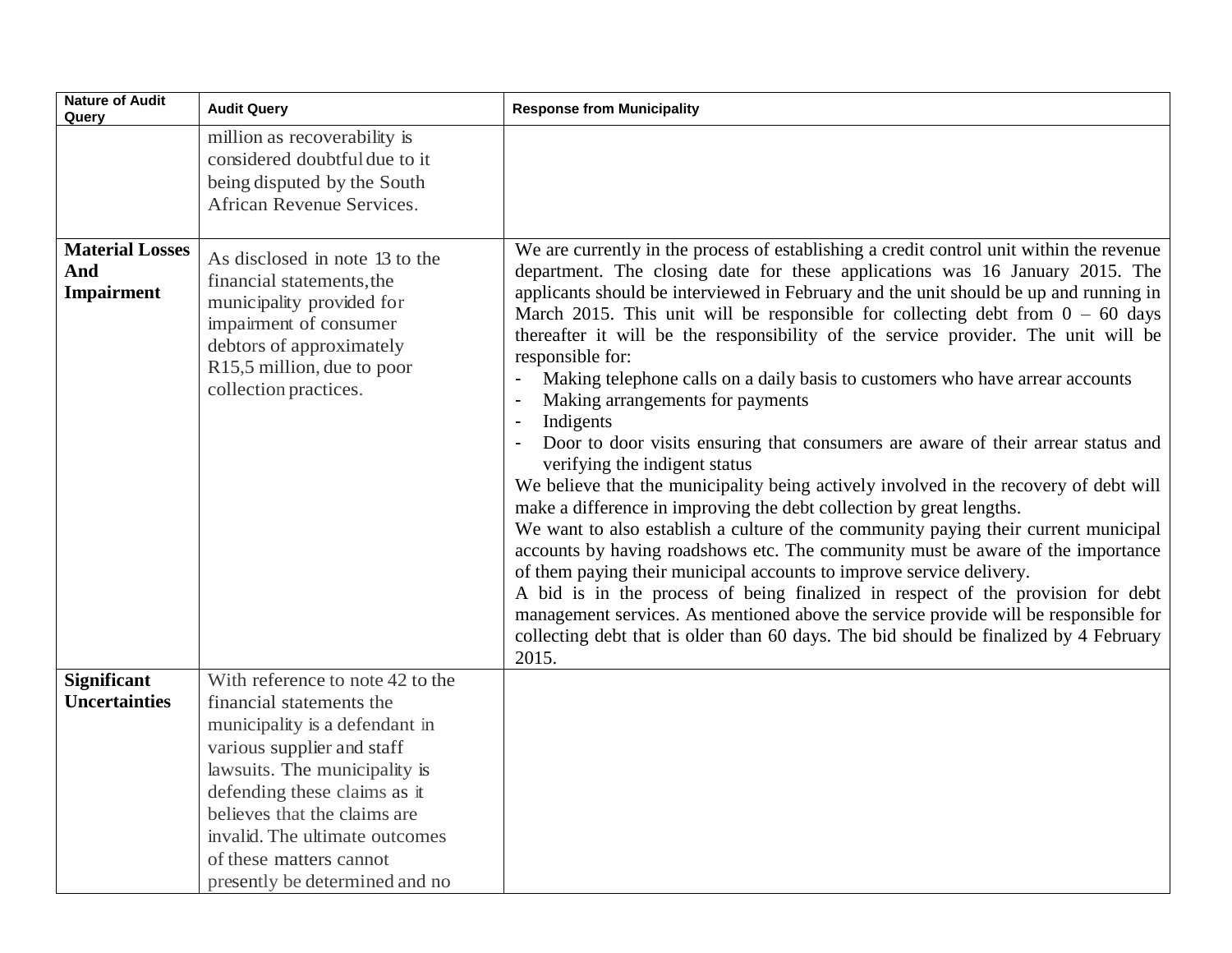| <b>Nature of Audit</b><br>Query                                | <b>Audit Query</b>                                                                                                                                                                                                                                                                                                                                                                                                                                                                                     | <b>Response from Municipality</b>                                                                                                                                                                                                                                                                                                                                                                                                                                                                                                                                                                                                                     |
|----------------------------------------------------------------|--------------------------------------------------------------------------------------------------------------------------------------------------------------------------------------------------------------------------------------------------------------------------------------------------------------------------------------------------------------------------------------------------------------------------------------------------------------------------------------------------------|-------------------------------------------------------------------------------------------------------------------------------------------------------------------------------------------------------------------------------------------------------------------------------------------------------------------------------------------------------------------------------------------------------------------------------------------------------------------------------------------------------------------------------------------------------------------------------------------------------------------------------------------------------|
|                                                                | provision for any liability that<br>may result has been made in<br>the financial statements.                                                                                                                                                                                                                                                                                                                                                                                                           |                                                                                                                                                                                                                                                                                                                                                                                                                                                                                                                                                                                                                                                       |
| <b>ANNUAL</b><br><b>FINANCIAL</b><br><b>STATEMENT</b><br>S     | The financial statements<br>submitted for auditing were<br>not prepared in all material<br>respects in accordance with<br>the requirements of section<br>122 of the MFMA. Material<br>misstatements of four items<br>identified by the auditors were<br>subsequently corrected.<br>However, supporting<br>documents for the provision<br>for leave and property, plant<br>and equipment that could not<br>be provided resulted in the<br>annual financial statements<br>receiving a qualified opinion. | The annual financial statements will be prepared timeously to enable them to be<br>reviewed by internal audit unit for review, executive committee, audit committee and<br>any other independent structure that can provide assurance before they are sent to the<br>AG. Interim financial statements will be prepared to detect any material misstatements<br>timeously.                                                                                                                                                                                                                                                                             |
| <b>Procurement</b><br><b>And Contract</b><br><b>Management</b> | Goods and services of a<br>transaction value above R200<br>000 were procured without<br>inviting competitive bids, as<br>required<br>by supply<br>chain<br>management (SCM) regulation<br>$19{a}$ .<br>Deviations<br>were<br>approved by the accounting<br>officer even though it was not<br>impractical to invite competitive<br>bids, in contravention of SCM<br>regulation $36(1)$ .                                                                                                                | Facilitation of the SCM Regulations to SCM officials on when it is necessary to utilise<br>the urgent/emergency delegation and also to train the user departments with regards<br>to the SCM policy and procedures in order for them to understand on how SCM<br>works. Ensuring the strict utilisation/procurement of goods and services through the<br>Procurement Plan. Educate the user departments on how to differentiate between the<br>urgent/emergency and poor planned projects. This will be done via BTO<br>Departmental Roadshows.<br>Any deviations from normal procurement processes need to be pre-approved by<br>accounting officer. |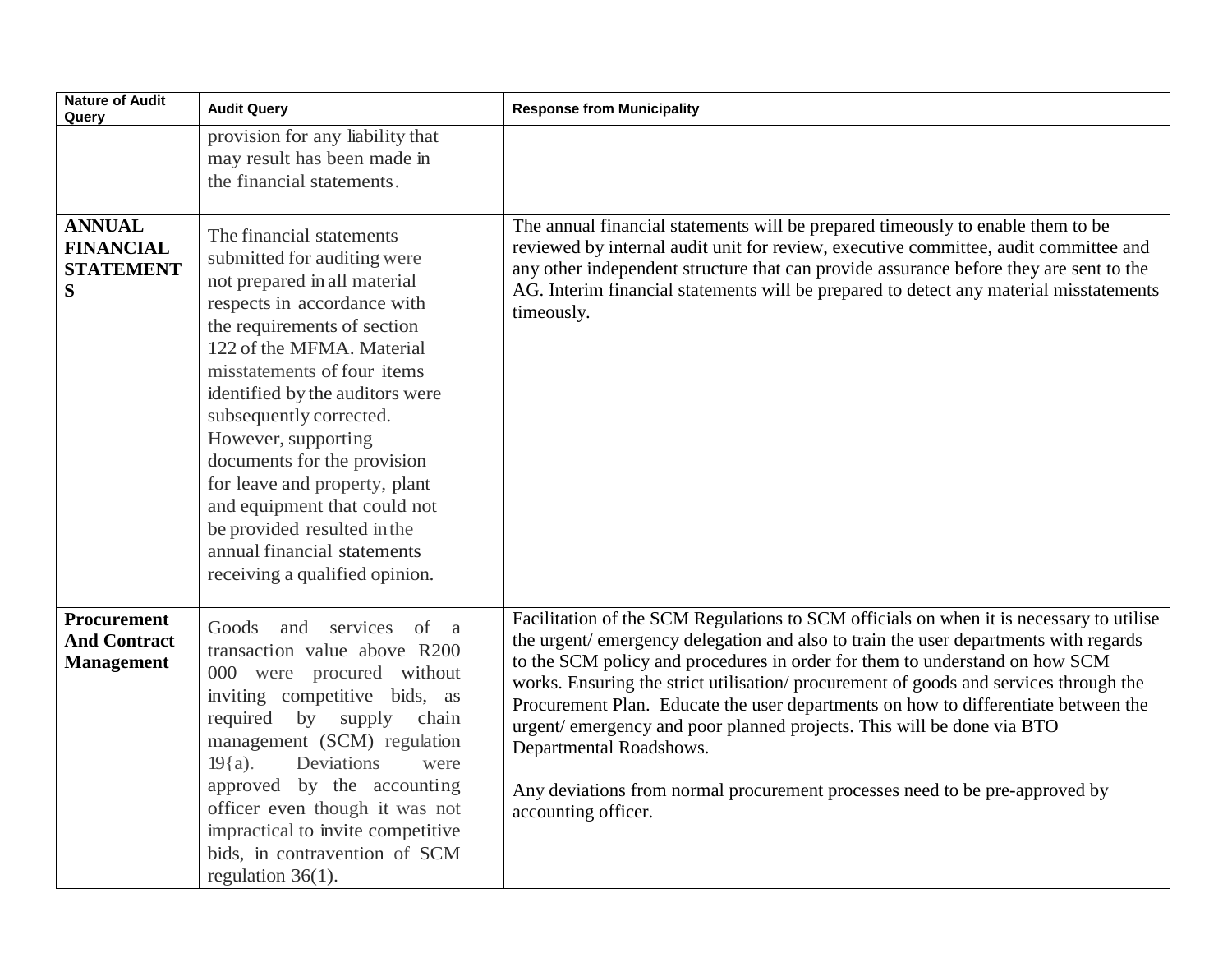| <b>Nature of Audit</b><br>Query                                | <b>Audit Query</b>                                                                                                                                                                                                                                                                                                              | <b>Response from Municipality</b>                                                                                                                                                                                                                                                                                                                                                                                                                                                                           |
|----------------------------------------------------------------|---------------------------------------------------------------------------------------------------------------------------------------------------------------------------------------------------------------------------------------------------------------------------------------------------------------------------------|-------------------------------------------------------------------------------------------------------------------------------------------------------------------------------------------------------------------------------------------------------------------------------------------------------------------------------------------------------------------------------------------------------------------------------------------------------------------------------------------------------------|
|                                                                |                                                                                                                                                                                                                                                                                                                                 |                                                                                                                                                                                                                                                                                                                                                                                                                                                                                                             |
| <b>Procurement</b><br><b>And Contract</b><br><b>Management</b> | Contracts were awarded to<br>bidders that did not score the<br>highest<br>points<br>in<br>the<br>evaluation process, as required<br>by section $2(1)(f)$ of Preferential<br><b>Procurement Policy Framework</b><br>Act, 2000 (Act No.5 of 2000).                                                                                | When the bidder who does not have highest points is selected, reasons for that<br>decision will be stated in the BEC minutes and report. Furthermore, the evidence<br>supporting the reasons will be filed accordingly. BEC checklist will also be developed<br>in order to make sure that BEC processes are standardised and the recommendations<br>by BEC are in line with Preferential Procurement Policy Framework Act.<br>Training of Bid Committees will be conducted before the end of February 2015 |
| Procurement<br><b>And Contract</b><br><b>Management</b>        | Awards<br>made<br>were<br>to<br>providers<br>are in the<br>who<br>service<br>of<br>other<br>state<br>institutions<br>whose<br><b>or</b><br>directors/principal shareholders<br>are in service of the state<br>institutions, in contravention<br>of section 112U) of the MFMA<br>and SCM regulations 44.                         | A service provider who will assist with the verification of information of the<br>directors/members of companies, will be procured. In order to fast track the<br>appointment of this service provider, section 32 of SCMR will be used. Also KZN<br>Treasury and KZN CoGta will be gained to assist in addressing this finding as it is<br>common to most municipalities                                                                                                                                   |
| <b>Procurement</b><br><b>And Contract</b><br><b>Management</b> | Awards<br>were<br>made<br>to<br>providers who<br>are in<br>the<br>service of the municipality in<br>contravention of section 112U)<br>of the MFMA and SCM<br>regulation 44. Furthermore, the<br>provider failed to declare that<br>he/she was in the service of the<br>municipality, as required by<br>SCM regulation $13(c)$ . | Before an award of a bid is made, the names and ID numbers for the<br>directors/members of the companies will be forwarded to Human Resource for<br>confirmation that they are not employees of the Municipality. This will be one of the<br>criteria that need to be checked on the BEC checklist, before the bid is recommended<br>by BEC.                                                                                                                                                                |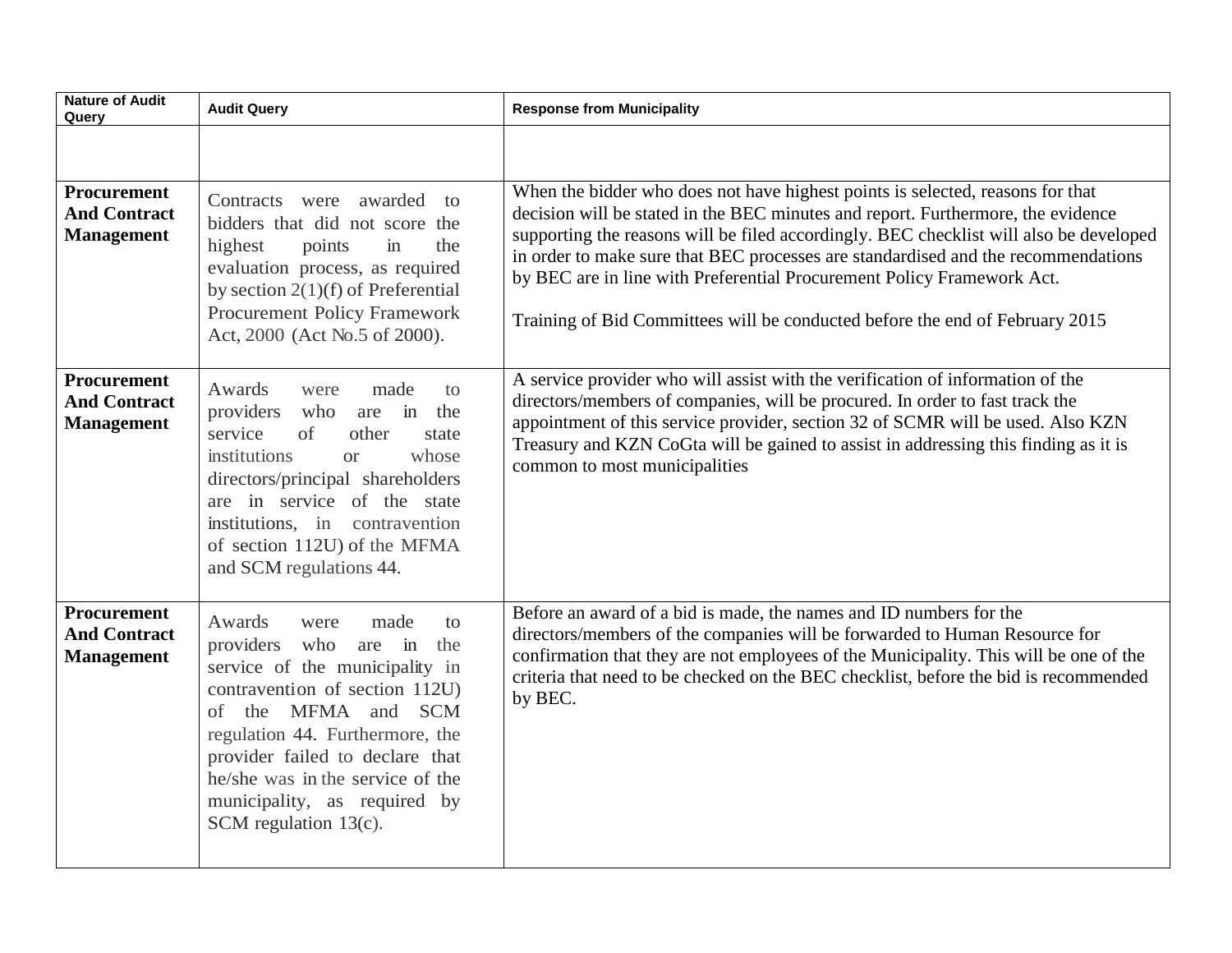| <b>Nature of Audit</b><br>Query                            | <b>Audit Query</b>                                                                                                                                                                                             | <b>Response from Municipality</b>                                                                                                                                                                                                                                                                                                                                                                                                                                                           |  |
|------------------------------------------------------------|----------------------------------------------------------------------------------------------------------------------------------------------------------------------------------------------------------------|---------------------------------------------------------------------------------------------------------------------------------------------------------------------------------------------------------------------------------------------------------------------------------------------------------------------------------------------------------------------------------------------------------------------------------------------------------------------------------------------|--|
| Procurement<br><b>Contract</b><br>And<br><b>Management</b> | Awards were made to bidders<br>other than those recommended<br>by the bid evaluation committee<br>without adequate ratification by<br>the accounting officer, as<br>required by SCM regulation<br>$29(5)(b)$ . | Reasons for not awarding to bidders who are recommended by the BEC would be<br>indicated in the BAC minutes and all supporting documents will be filed accordingly.<br>BAC checklist will be developed indicating the steps to be followed when a different<br>decision is taken from that one made by BEC. The checklist will be in line with the<br>SCMR and other guidelines for evaluation of the bids.<br>Training of Bid Committees will be conducted before the end of February 2015 |  |
| <b>Asset</b><br><b>Management</b>                          | An effective system of<br>internal control for assets<br>was not in place, as<br>required by section<br>$63(2)(c)$ of the MFMA.                                                                                | Adherence to the Asset Management policy will be strictly monitored.<br>Asset champions will be appointed in every department to ensure adherence to the<br>policy at the level of departments.<br>The Asset Manager will be responsible to ensure that this process is place and<br>working by 28 February 2015.                                                                                                                                                                           |  |
| <b>Expenditure</b><br><b>Management</b>                    | Reasonable steps were not<br>taken to prevent irregular<br>expenditure, as required by<br>section $62(1)(d)$ of the MFMA.                                                                                      | Internal controls as reflected throughout this document will ensure that the irregular<br>expenditure will be minimised.                                                                                                                                                                                                                                                                                                                                                                    |  |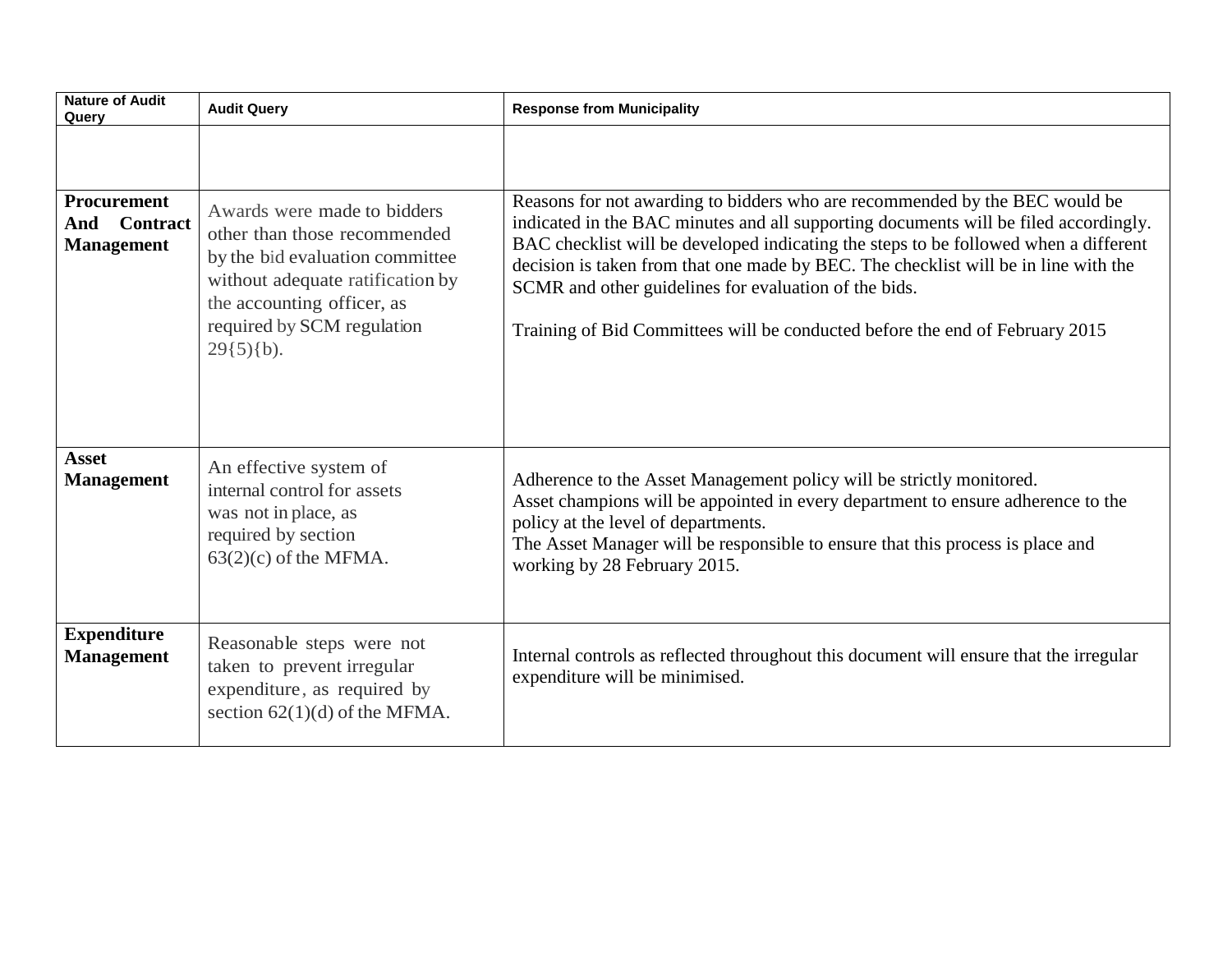| Nature of Audit<br>Query                |                                                                                                                                                                                                                                                                                                                                 |                                                                                                                                                                                                                                                                                                                                                                                                                                                                                                                                                                      |
|-----------------------------------------|---------------------------------------------------------------------------------------------------------------------------------------------------------------------------------------------------------------------------------------------------------------------------------------------------------------------------------|----------------------------------------------------------------------------------------------------------------------------------------------------------------------------------------------------------------------------------------------------------------------------------------------------------------------------------------------------------------------------------------------------------------------------------------------------------------------------------------------------------------------------------------------------------------------|
| <b>Expenditure</b><br><b>Management</b> | Money owing by the<br>municipality was not always<br>paid within 30 days or an<br>agreed period, as required by<br>section $65(2)(e)$ of the MFMA.                                                                                                                                                                              | The financial system programmers will be instructed to introduce a module that will allow on<br>invoices to be first captured by the department of finance onto the system before they are<br>distributed to departments.<br>Finance will then be able to monitor and follow up with departments to ensure that all<br>outstanding invoices are paid within the 30 day period.<br>This control will eliminate the current situation of invoices being sent to the departments first<br>without the knowledge of the creditors office hence delays in payment occurs. |
| Consequence<br><b>Management</b>        | Appropriate action was not<br>taken against officials and<br>role players in the SCM<br>system where investigations<br>proved failure to comply<br>with the SCM system, as<br>required by SCM regulation<br>$38(1)(b)$ .                                                                                                        |                                                                                                                                                                                                                                                                                                                                                                                                                                                                                                                                                                      |
| Leadership                              | Management did not<br>exercise adequate oversight<br>over financial reporting and<br>compliance with laws and<br>regulations, as well as<br>internal control. In this<br>regard, management did not<br>ensure that the municipality<br>was able to prepare credible<br>financial reports that are<br>supported and evidenced by |                                                                                                                                                                                                                                                                                                                                                                                                                                                                                                                                                                      |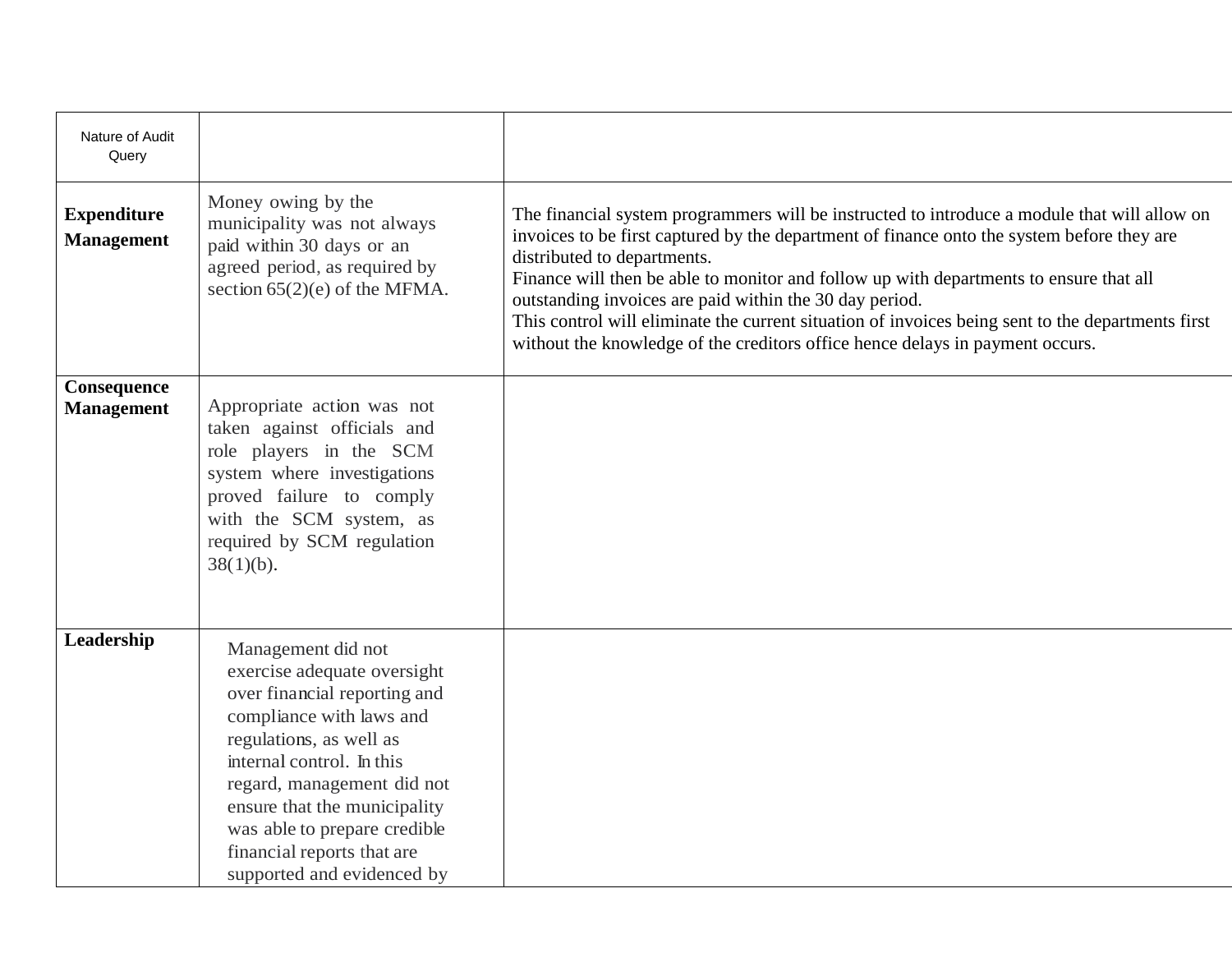|                                                                 | reliable information and that<br>all procurements of goods<br>and services are done in<br>accordance with SCM<br>regulations.                                                                                                                                                                                                                                                                                                                                                                                                                        |                                                                                                                                                                                                                                                                                                                                      |
|-----------------------------------------------------------------|------------------------------------------------------------------------------------------------------------------------------------------------------------------------------------------------------------------------------------------------------------------------------------------------------------------------------------------------------------------------------------------------------------------------------------------------------------------------------------------------------------------------------------------------------|--------------------------------------------------------------------------------------------------------------------------------------------------------------------------------------------------------------------------------------------------------------------------------------------------------------------------------------|
| <b>Financial and</b><br><b>Performance</b><br><b>Management</b> | Daily and monthly controls<br>were not operational<br>throughout the period.<br>Management did not prepare<br>regular, accurate and<br>complete financial<br>statements that are<br>supported and evidenced by<br>reliable information as year-<br>end procedures were not<br>carried out in accordance<br>with the applicable financial<br>reporting framework.<br>Adequate review and<br>monitoring over compliance<br>with legislation was not<br>undertaken due to staff not<br>understanding their<br>respective roles and<br>responsibilities. | Reconciliations were being performed on a monthly basis from 01 January 2014 therefore there<br>were only efficient controls in place for half of the financial year.<br>The monthly preparation and reviewing of reconciliations is ongoing and the various Director<br>are responsible of ensuring that they being done timeously. |
|                                                                 | The risk assessment<br>process did not adequately                                                                                                                                                                                                                                                                                                                                                                                                                                                                                                    | In terms of the risk assessment that was conducted by the Municipality, the risks relating to<br>accuracy and completeness of financial reporting was in actual fact covered during the risk                                                                                                                                         |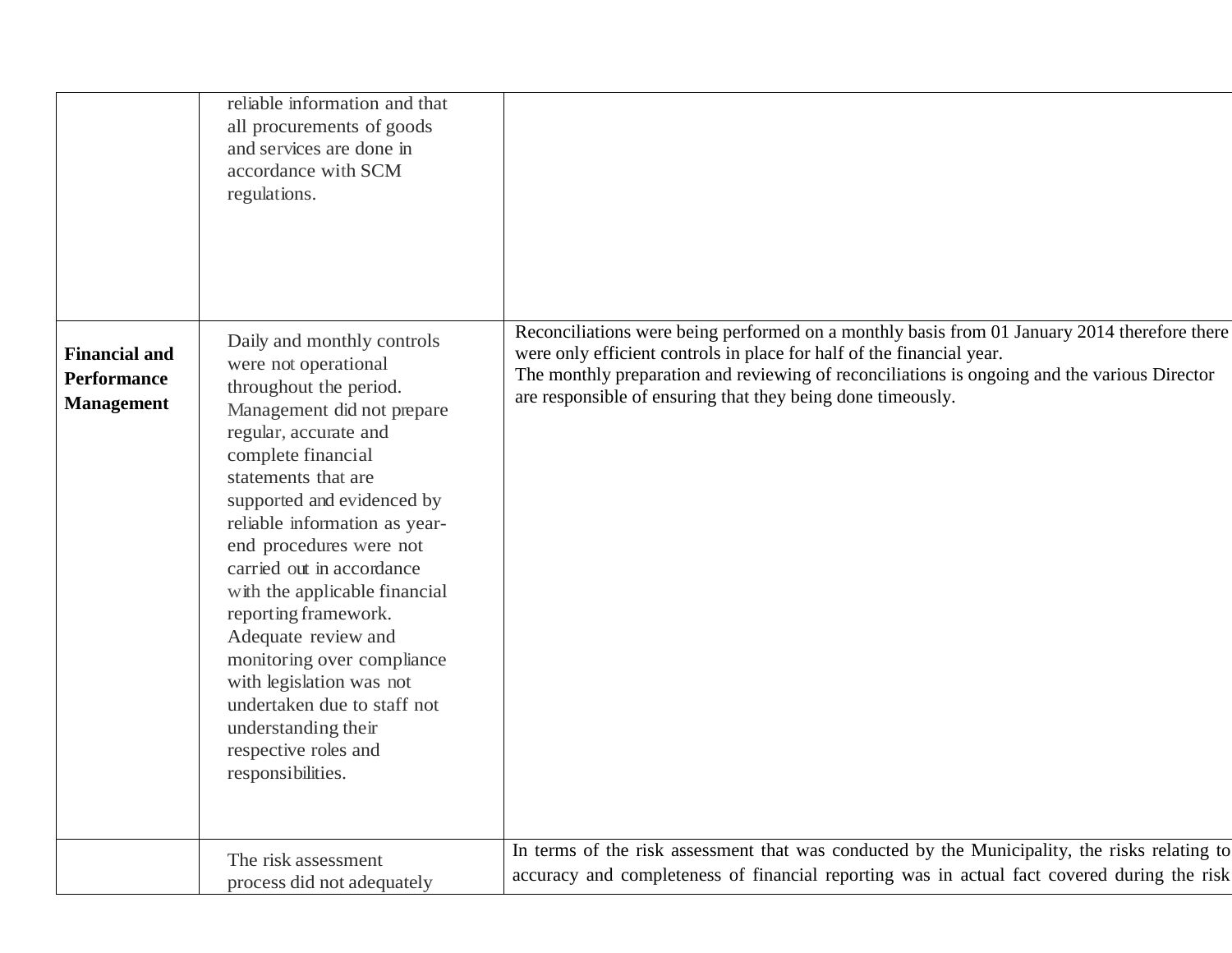| Governance | address the accuracy and<br>completeness of financial<br>reporting resulting in<br>material misstatements | assessment, and it is contained in the Municipal risk register. Below is an extract of the top 10<br>risk register which confirms that the risk referred to above was indeed covered by the risk<br>assessment:- |                                                               |                                                                                                                 |                                                                                                                                                                                                                                                                                                                                                                                           |                                          |
|------------|-----------------------------------------------------------------------------------------------------------|------------------------------------------------------------------------------------------------------------------------------------------------------------------------------------------------------------------|---------------------------------------------------------------|-----------------------------------------------------------------------------------------------------------------|-------------------------------------------------------------------------------------------------------------------------------------------------------------------------------------------------------------------------------------------------------------------------------------------------------------------------------------------------------------------------------------------|------------------------------------------|
|            | and non-compliance with<br>legislation.                                                                   | <b>Risk</b><br>No.                                                                                                                                                                                               | <b>Identified Risk</b>                                        | <b>Root Cause</b>                                                                                               | <b>Possible Consequences</b>                                                                                                                                                                                                                                                                                                                                                              | Inherent<br><b>Risk</b><br><b>Rating</b> |
|            |                                                                                                           | $NM-$<br>R2                                                                                                                                                                                                      | Failure to maintain<br>clean governance                       | Ineffective governance<br>and<br>structures<br>Non-<br>systems;<br>compliance<br>with<br>relevant legislations; | Fraud and corruption;<br>Qualified audit opinion<br>by AG; Intervention by<br>provincial government.                                                                                                                                                                                                                                                                                      | <b>Maximu</b><br>(VeryHi<br>h)           |
|            |                                                                                                           | $NM-$<br>R9                                                                                                                                                                                                      | Lack of integrity and<br>accuracy of financial<br>information | Inadequate month-end<br>closure<br>discipline<br>procedures<br>(Reconciliations).                               | Materially<br>misstated<br>financial<br>statements<br>resulting in ill-informed<br>decisions. Audit queries;<br>Exposure to risk of fraud<br>and corruption.                                                                                                                                                                                                                              | <b>Maximu</b><br>(VeryHi<br>h)           |
|            |                                                                                                           |                                                                                                                                                                                                                  |                                                               | during their audit when they audited risk management process.                                                   | In light of the above, it is evident that the risk assessment process did address the accuracy and<br>completeness of financial reporting, as well as compliance with legislations in terms of risk<br>identification, and there was no specific audit finding which was raised by Auditor-General                                                                                        |                                          |
|            |                                                                                                           |                                                                                                                                                                                                                  | financial statements are not materially misstated:-           |                                                                                                                 | Apart from the risk assessment process, management conceded the fact that there is still some<br>room for improvement when it comes to the adequacy and effectiveness which includes<br>reconciliations, the following is an action plan to address the accuracy and completeness of our<br>financial reporting and compliance monitoring by finance department towards ensuring that our |                                          |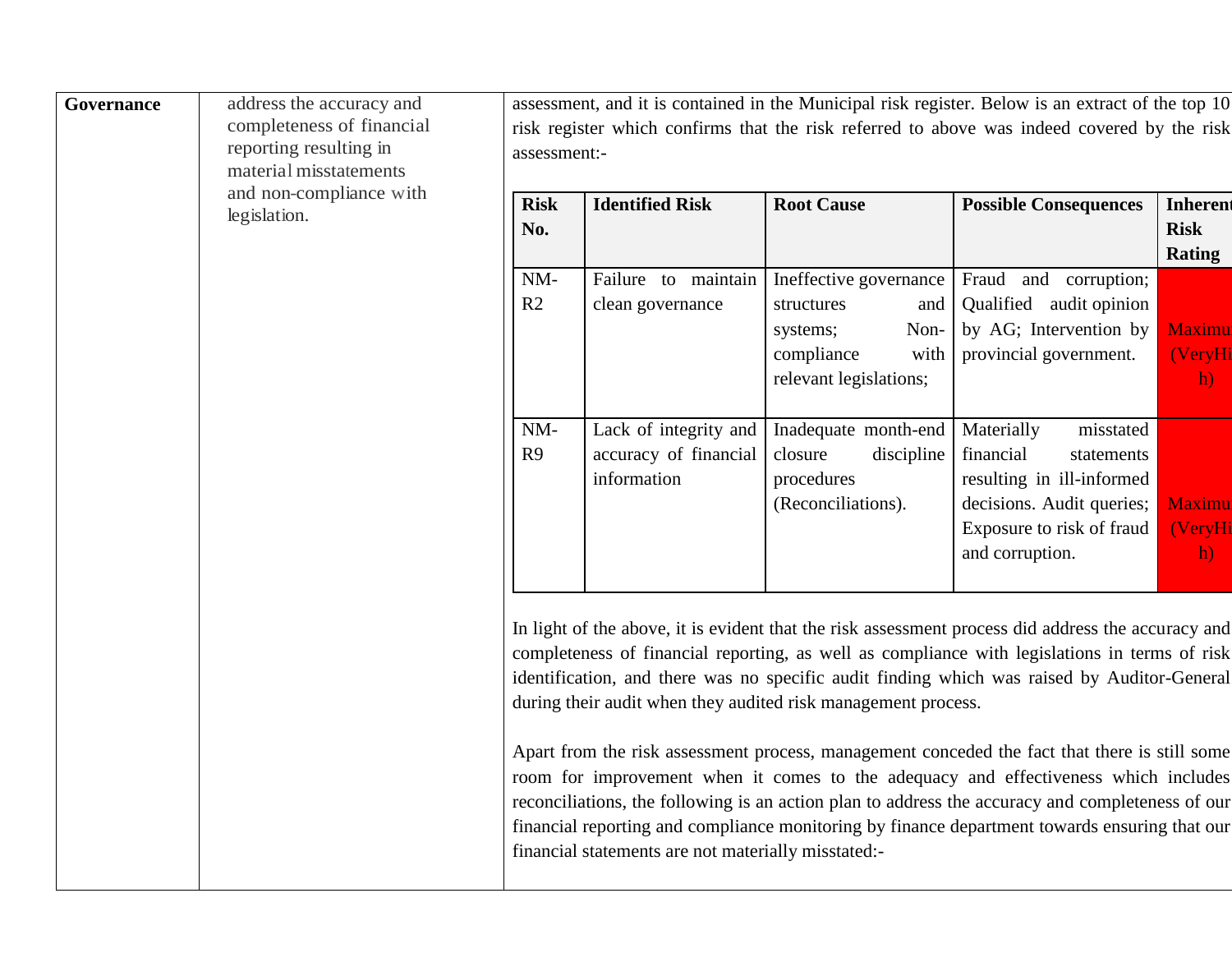| Governance            | Internal audit and the<br>audit committee did not<br>adequately review the<br>financial statements, as<br>evident by the errors that<br>arose during the auditing<br>process.                                                                                                                                                                                                                                                             | Internal audit requires that the annual financial statements be provided to them at the very latest<br>by the first week in August in order for the department to be able to carry out the relevant<br>procedures to ensure the accuracy thereof. |
|-----------------------|-------------------------------------------------------------------------------------------------------------------------------------------------------------------------------------------------------------------------------------------------------------------------------------------------------------------------------------------------------------------------------------------------------------------------------------------|---------------------------------------------------------------------------------------------------------------------------------------------------------------------------------------------------------------------------------------------------|
| <b>Investigations</b> | The department of<br>Cooperative Governance<br>and Traditional Affairs<br>conducted investigations<br>regarding procurement<br>irregularities which relates<br>to cellphone contracts and<br>public viewing screens<br>entered into in the year<br>under review. The<br>investigations were finalised<br>in July 2014. Irregularities<br>were discovered and<br>disciplinary action was<br>recommended against the<br>relevant officials. |                                                                                                                                                                                                                                                   |